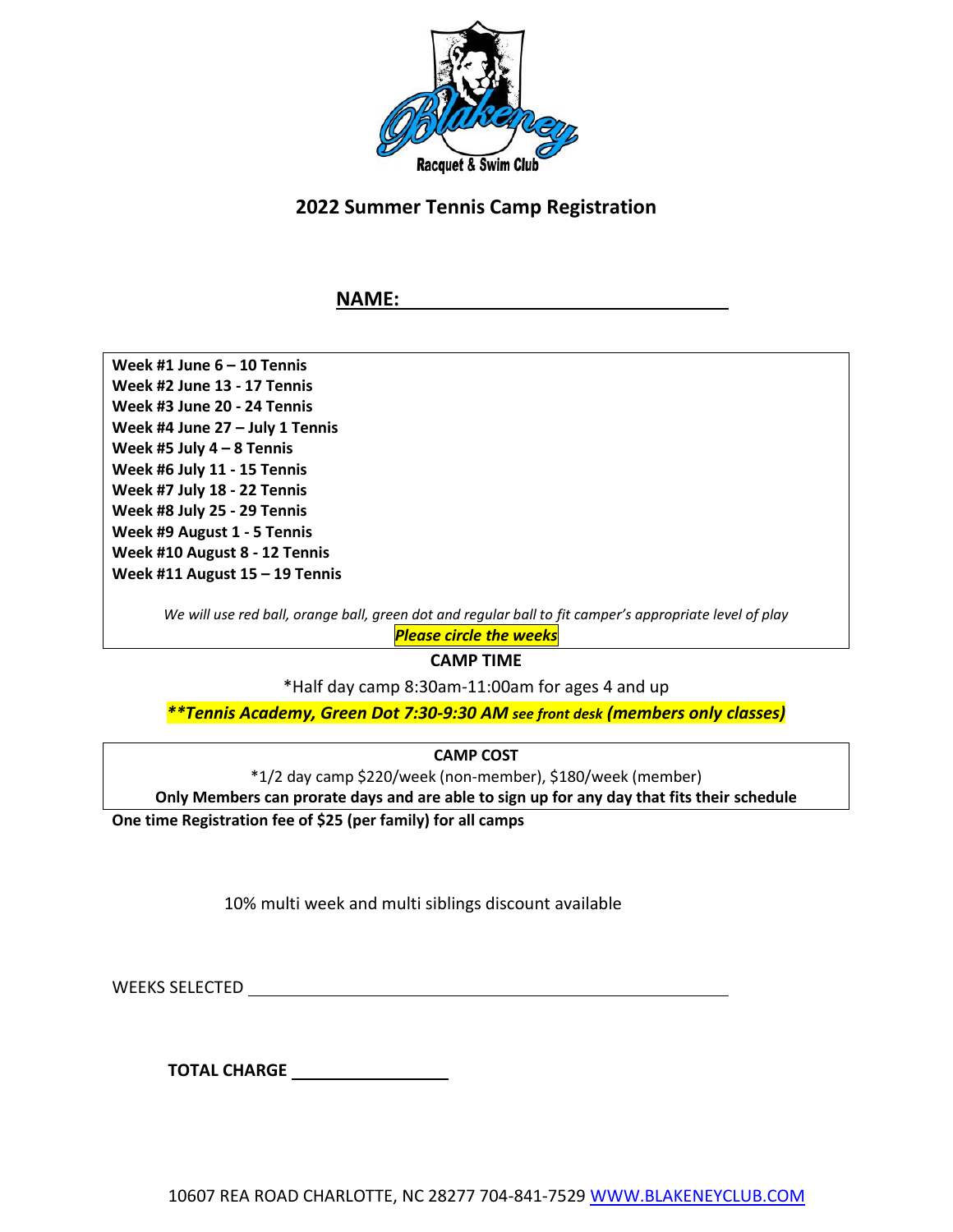# **Summer Camp Waiver Blakeney Racquet and Swim Club**

| Medical                                                                                                                                                                                                                                                                              |  |  |
|--------------------------------------------------------------------------------------------------------------------------------------------------------------------------------------------------------------------------------------------------------------------------------------|--|--|
|                                                                                                                                                                                                                                                                                      |  |  |
|                                                                                                                                                                                                                                                                                      |  |  |
|                                                                                                                                                                                                                                                                                      |  |  |
| Phone #__________________                                                                                                                                                                                                                                                            |  |  |
|                                                                                                                                                                                                                                                                                      |  |  |
|                                                                                                                                                                                                                                                                                      |  |  |
| I have provided the above information and will notify caregiver of any changes as<br>they occur. I, or one of my emergency contacts, will be within a 15-mile radius of<br>Blakeney Racquet and Swim Club.                                                                           |  |  |
|                                                                                                                                                                                                                                                                                      |  |  |
| Date_________________________                                                                                                                                                                                                                                                        |  |  |
| <b>Consent to Medical Care and Treatment</b>                                                                                                                                                                                                                                         |  |  |
| In the event that I cannot be contacted immediately, medical or surgical treatment can<br>be administered to my child in the case of an accident or emergency, as prescribed by a<br>treating physician, and hold BRSC and its employees harmless.                                   |  |  |
| Waiver: I/we agree that the BRSC and affiliates shall not be responsible for any personal injuries or<br>losses sustained in our premises or programs. I/we further agree to indemnify and hold harmless the<br>BRSC from any claims or demands arising out of any claims or losses. |  |  |
|                                                                                                                                                                                                                                                                                      |  |  |
| <b>Emergency Information</b>                                                                                                                                                                                                                                                         |  |  |
|                                                                                                                                                                                                                                                                                      |  |  |
|                                                                                                                                                                                                                                                                                      |  |  |
|                                                                                                                                                                                                                                                                                      |  |  |
|                                                                                                                                                                                                                                                                                      |  |  |
|                                                                                                                                                                                                                                                                                      |  |  |